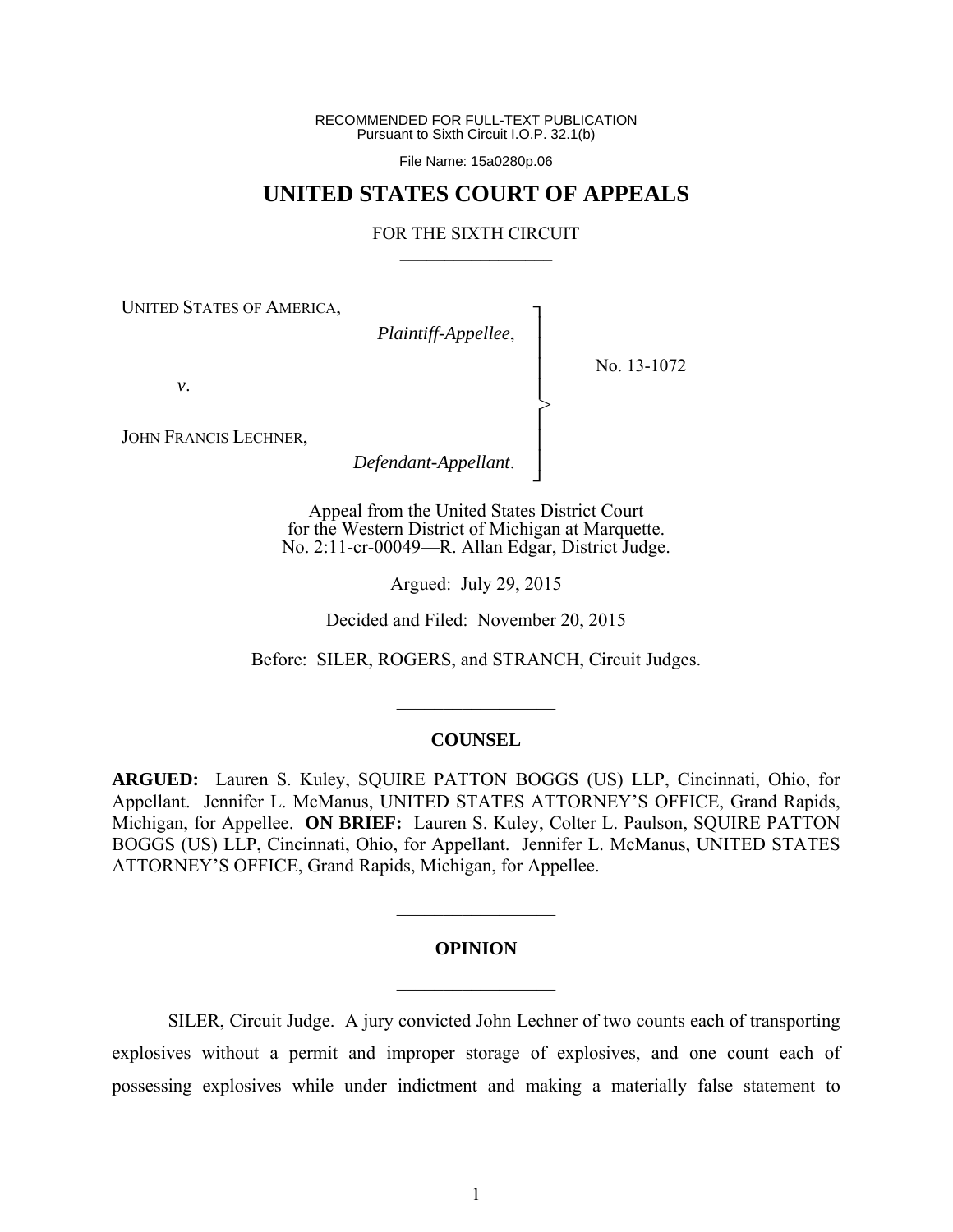government officials. Lechner appeals his convictions. He raises several arguments regarding the constitutionality and proper interpretation of the explosives statutes under which he was convicted and avers that his false statement to government agents was not material. We **AFFIRM**.

#### **BACKGROUND**

 In 2002, Congress passed the Safe Explosives Act. Homeland Security Act of 2002, Pub. L. No. 107-296, 116 Stat 2135 (2002). This law required everyone who possessed, sold, or manufactured explosives to obtain a license or permit through the Federal Bureau of Alcohol, Tobacco, Firearms, and Explosives ("ATF"). It also required licensees and permitees to pass a background check and demonstrate to the ATF that their explosives were stored in buildings or containers (known as "magazines") that complied with ATF regulations. *See generally* 18 U.S.C. § 842; 27 C.F.R. §§ 555.1-555.224.

In 2003, Lechner, a Michigan farmer and quarry owner, received a three-year explosives permit even though the ATF had not approved his storage facilities. He then bought two tons of ammonium nitrate/fuel oil ("ANFO"), a highly explosive chemical mixture frequently used for blasting rock quarries.

 In 2010, Lechner rented out a house on part of his farm. The renter soon discovered two pallets loaded with 80 bags of ANFO in a nearby barn, and was concerned it was not being stored safely. In November 2010, Lechner moved this ANFO to a detached garage at another residence he owned on Blalock Row. The renter photographed Lechner loading the ANFO onto a truck and reported him to the Michigan State Police.

 In an unrelated incident in July 2011, Lechner got into a confrontation with police that stemmed from a property dispute with his former wife. The county prosecutor charged Lechner with three felonies. Lechner attended a preliminary hearing on September 13, 2011, and the charges were bound over for trial.

 Meanwhile, on another occasion in September 2011, Lechner appeared in state court concerning a ticket his son had received. An incident in the courtroom led to Lechner's being held in contempt and sentenced to thirty days in jail.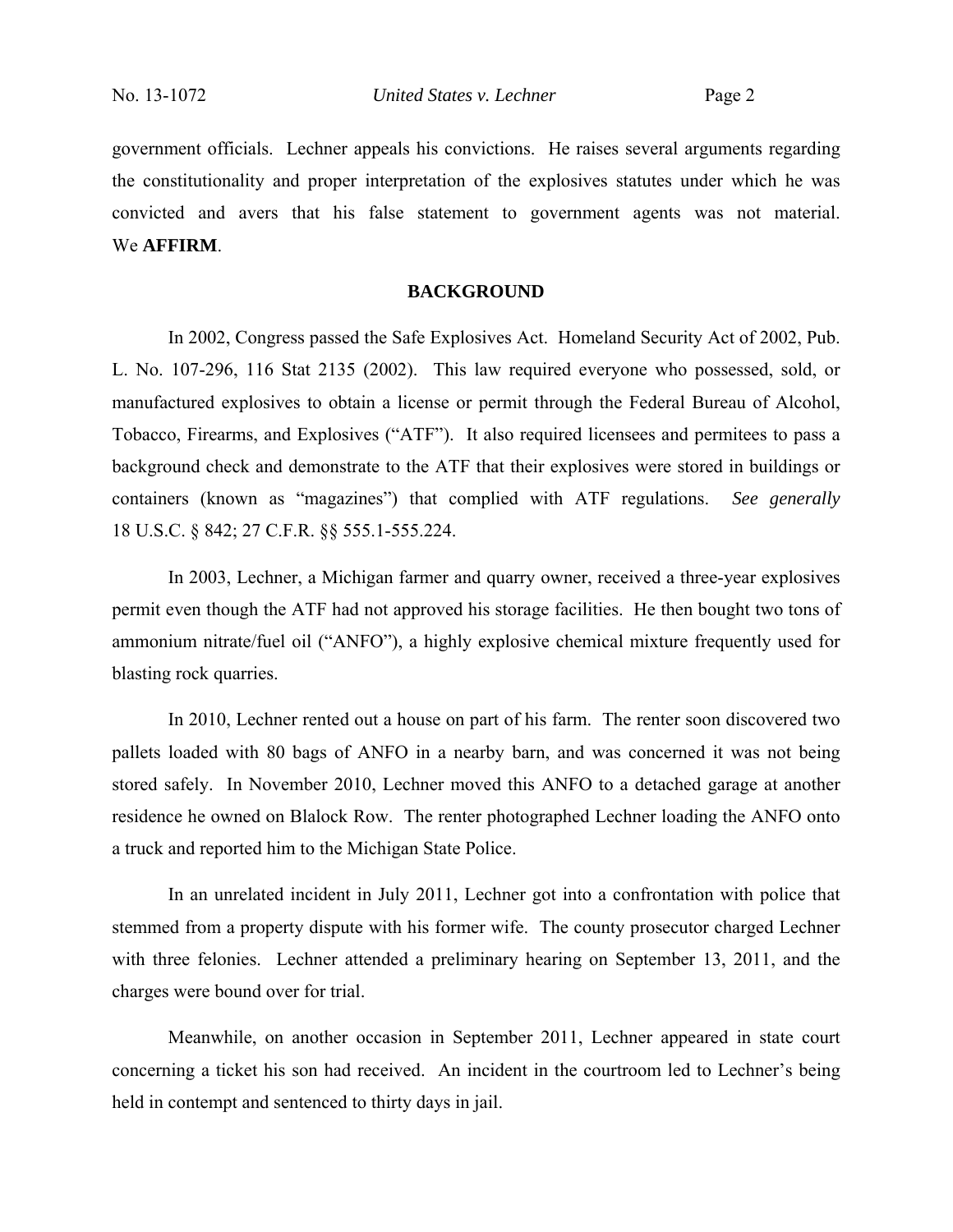While Lechner was in jail, two ATF agents interviewed him. They asked Lechner about some ANFO they knew he had purchased. He told them he had used it all up. As he later testified, Lechner was trying to prevent the agents from finding and destroying the ANFO because it had cost him a lot of money.

 When he got out of jail, Lechner contacted his friend and sometimes-employee, Billy Jo Verette. Lechner asked Verette to help him move the ANFO from the Blalock Row residence to Verette's mother's shed. Verette called the local authorities. They gave Verette a hidden recording device and contacted the ATF. Then, as the recording device ran, Verette helped Lechner move the 80 bags of ANFO.

At one point as they loaded the ANFO onto a horse trailer, Lechner told Verette the ANFO had to be stored "according to federal regulations." Lechner said he didn't "know what the f\*\*k those [regulations] are," but that "just because you don't know, doesn't mean that you don't have to store it that way."

 As they unloaded the ANFO, Verette asked Lechner if he had any "big plans for this stuff." Lechner responded, "Yeah . . . When there's a revolution here . . . . When the people decide to take the government back . . . me and you will be . . . mercenaries." Although Lechner later testified that this was a joke, Verette testified that Lechner was not laughing. After Lechner left, agents seized the ANFO. The next day, agents searched the attics of two houses associated with Lechner and found blasting caps in one attic and blasting caps, boosters, and detonating cord in the other.

 A federal grand jury indicted Lechner and Kenneth Kassab, Lechner's employee, on nine counts of explosives-related crimes. They were tried in 2012. The jury heard Verette's secret recordings and testimony from several witnesses, including the agents who interviewed Lechner in jail and the agents who searched the attics. The government called two expert witnesses to discuss the requirements for obtaining an explosives permit and the regulations governing the storage and transportation of explosives. The jury found Lechner guilty of six counts and acquitted Kassab.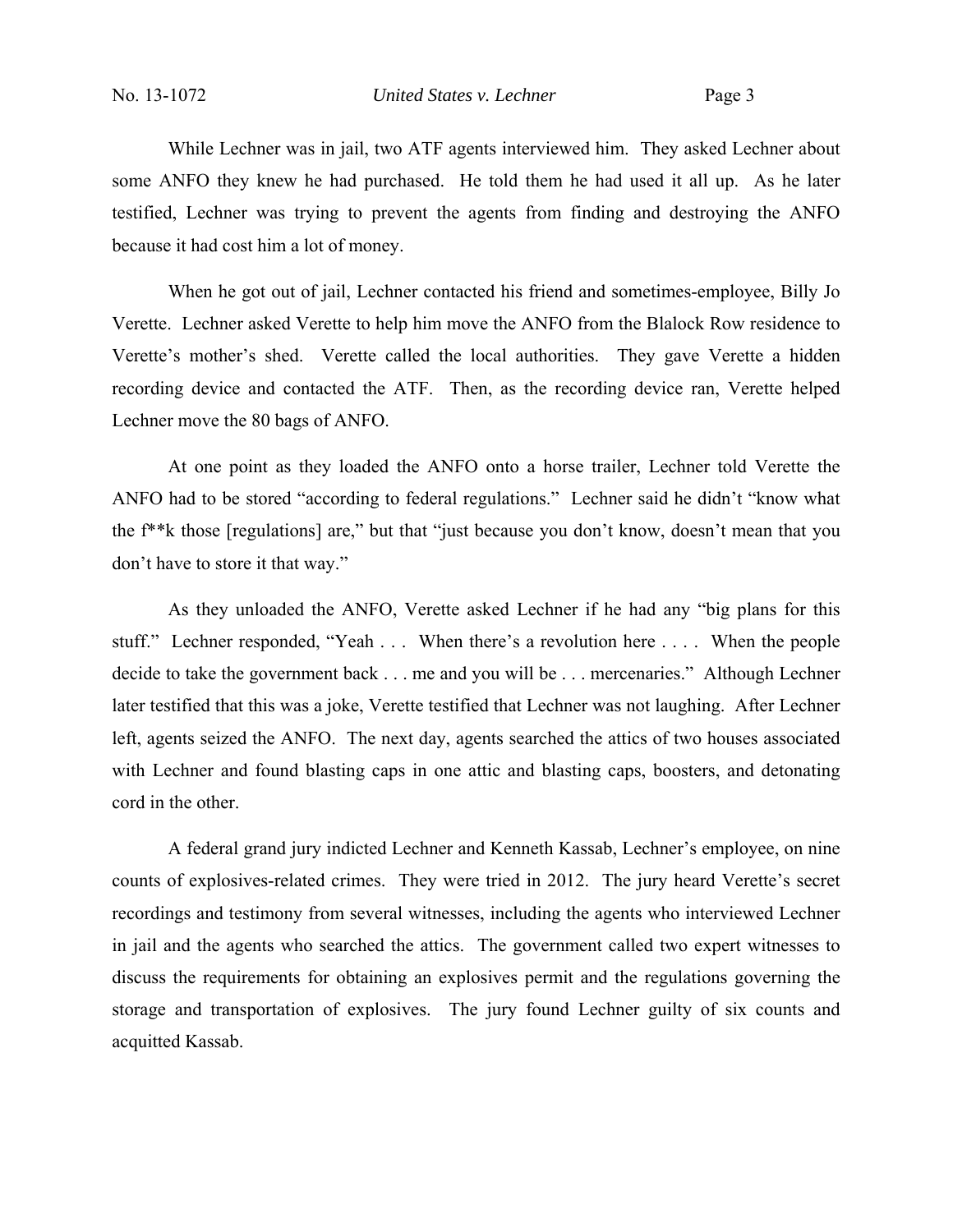Lechner moved for a new trial. He asserted he had "newly discovered evidence," by which he meant copies of ATF regulations that were not available to him while he was in jail awaiting trial. But Lechner's counsel told the court he had "thoroughly reviewed all of the significant regulations" and discussed them with Lechner before trial. The district court denied the motion.

### **I. ALLEGED CONFLICT BETWEEN 18 U.S.C. § 842(a)(3)(A) and 27 C.F.R. § 555.205(d)**

Two of Lechner's convictions were for transporting explosives without a permit in violation of 18 U.S.C. § 842(a)(3)(A). This statute makes it "unlawful for any person . . . other than a licensee or permittee" to knowingly "transport, ship, cause to be transported, or receive any explosive materials." *See also* 27 C.F.R. § 555.26(a). First, Lechner transported his ANFO from his farm to the Blalock Row residence in 2010. Second, in 2011, after ATF agents interviewed him in jail, he moved the explosives from Blalock Row to Verette's shed.

 Lechner insists that 27 C.F.R. § 555.205 authorized him to move his ANFO. This regulation, found in the subpart of the Code pertaining to "storage," provides that:

All explosive materials must be kept in locked magazines meeting the standards in this subpart unless they are:

- (a) In the process of manufacture;
- (b) Being physically handled in the operating process of a licensee or user;
- (c) Being used; or

(d) Being transported to a place of storage or use by a licensee or permittee or by a person who has lawfully acquired explosive materials under § 555.106.

Lechner claims he is "a person who has lawfully acquired explosive materials under  $\S$  555.106." Section 555.106 prohibits licensees and permittees from distributing explosives to anyone who is not a licensee, a user permittee, or "[a] holder of a limited permit who is a resident of the State where distribution is made and in which the premises of the transferor are located." 27 C.F.R.  $§$  555.106(a).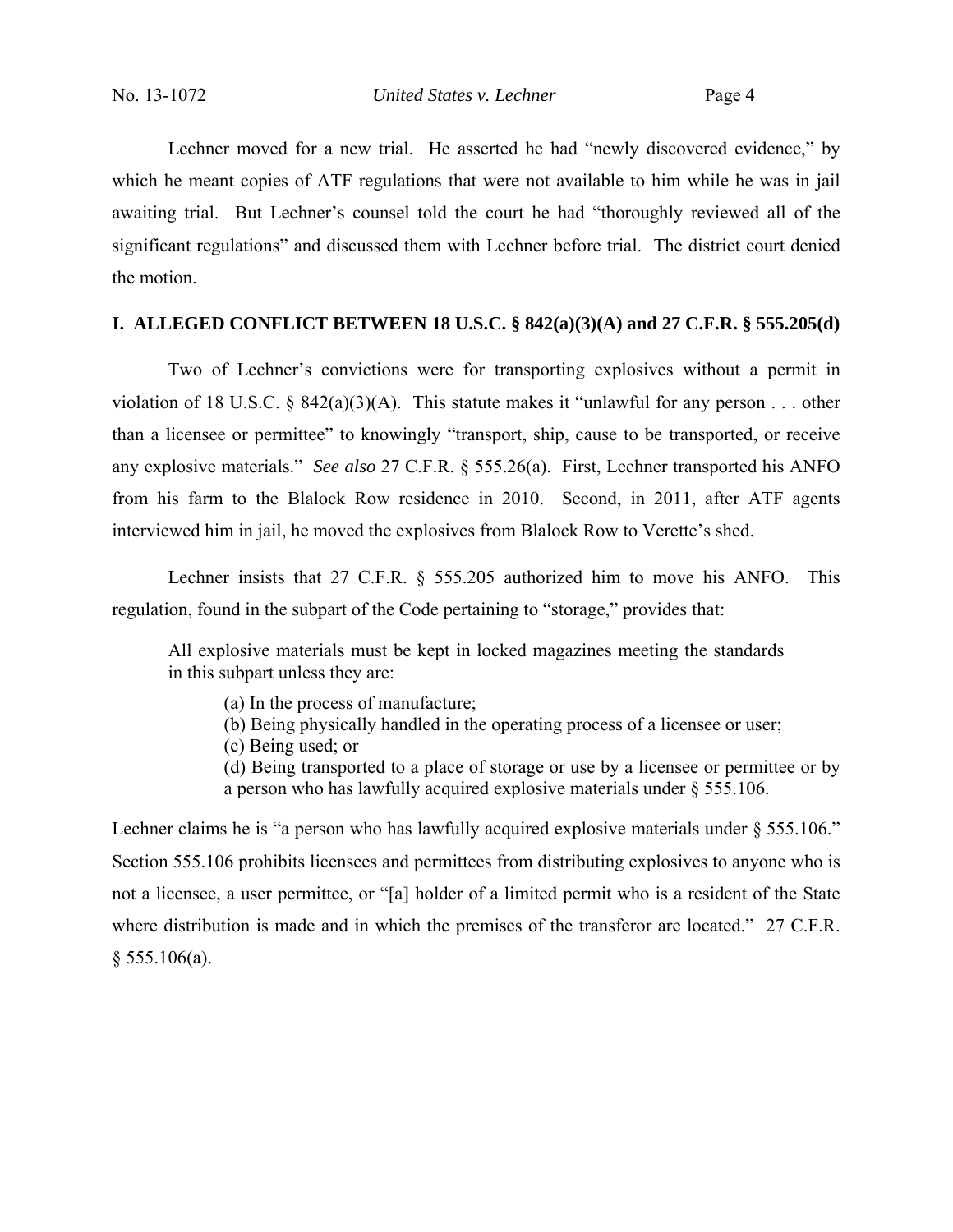Lechner claims he lawfully acquired his ANFO under a valid permit<sup>1</sup> in 2005. When he later moved the ANFO in 2010 and 2011, he was "a person who [had] lawfully acquired" the explosive materials and was therefore authorized to transport them "to a place of storage" under § 555.205(d). He claims this regulation facially contradicts 18 U.S.C. § 842(a)(3)(A). Accordingly, he proffers three theories based on this alleged contradiction between the statute and the regulation: (1) the regulation renders the statute void for vagueness; (2) the contradiction creates an ambiguity that invokes the rule of lenity; and (3) his reliance on the regulation constituted entrapment by estoppel.

### **A. Standards of Review**

Lechner did not clearly raise any of these three issues in the district court. The government argues each issue should be reviewed for plain error. *See* Fed. R. Crim. P. 52(b). However, whether review is de novo or plain error, Lechner's arguments under his theories of vagueness, lenity, and entrapment-by-estoppel fail in either event for the reasons below.

### **B. Vagueness and Lenity**

 A criminal statute is void for vagueness when it "fails to give a person of ordinary intelligence fair notice that his contemplated conduct is forbidden by the statute. The underlying principle is that no man shall be held criminally responsible for conduct which he could not reasonably understand to be proscribed." *United States v. Harriss*, 347 U.S. 612, 617 (1954); *see also Johnson v. United States*, 135 S. Ct. 2551, 2556-57 (2015).

 The related rule of statutory construction—the rule of lenity—prescribes that "where there is ambiguity in a criminal statute," courts should resolve the ambiguity in favor of the defendant. *United States v. Bass*, 404 U.S. 336, 348 (1971). When we evaluate whether a statute is ambiguous under the rule of lenity, it is not enough for the language to be unclear. We apply the rule "only when the plain language, structure, and legislative history provide no guidance." *United States v. King*, 516 F.3d 425, 432 (6th Cir. 2008) (quoting *United States v. Wagner*, 382 F.3d 598, 610 (6th Cir. 2004)). A statute is not ambiguous merely because it is "*possible* to

<sup>&</sup>lt;u>1</u> <sup>1</sup> Even though the ATF witnesses testified that Lechner's permit was never officially approved, Lechner did possess two physical permits. We assume without deciding that Lechner's facially valid permits enabled him to lawfully acquire explosives from 2003 to 2006. The government does not concede this point.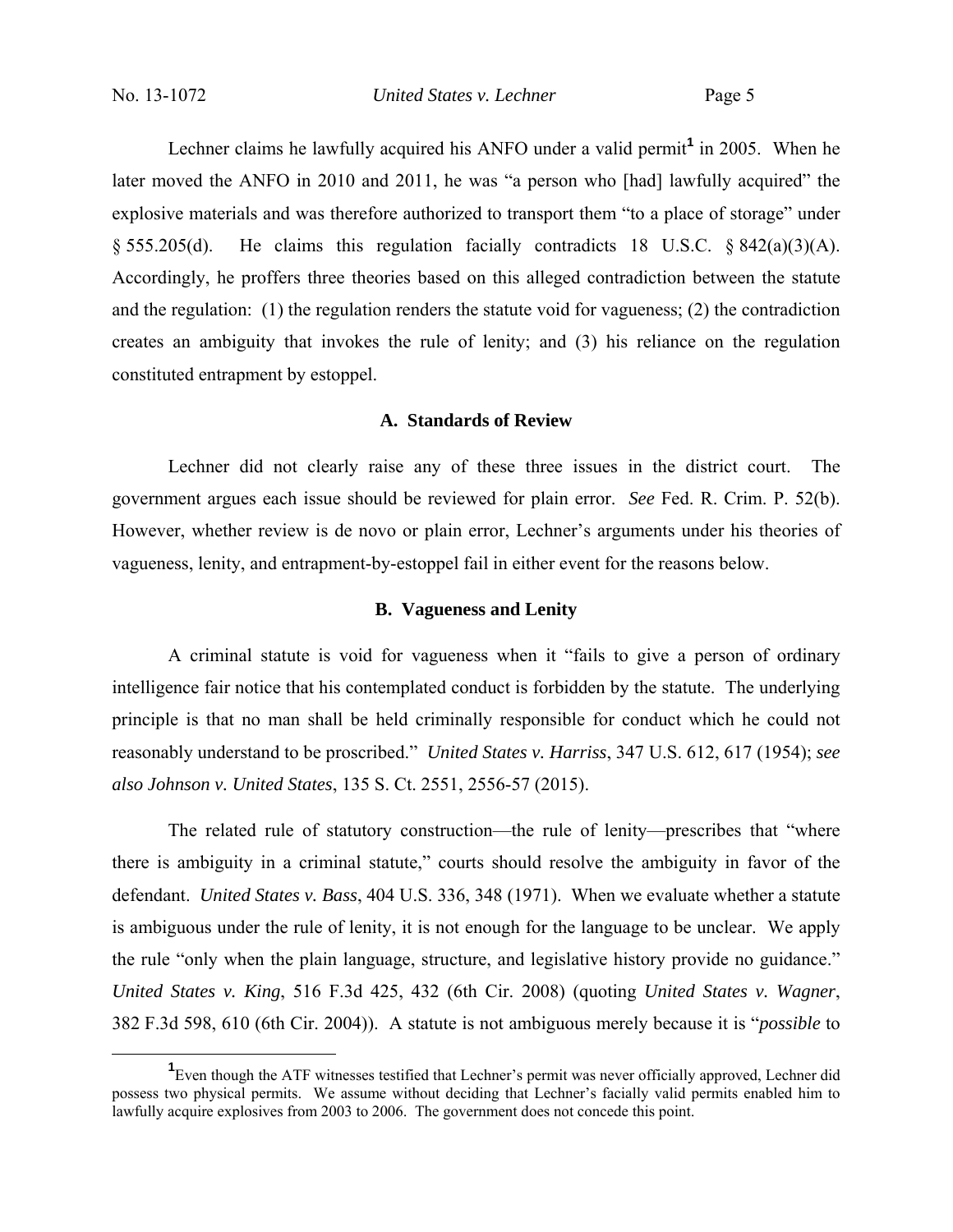articulate a construction more narrow than that urged by the Government." *Moskal v. United States*, 498 U.S. 103, 108 (1990).

Even assuming that a *regulation* can trigger the rule of lenity or the void-for-vagueness doctrine, Lechner can find no solace in § 555.205. First, this regulation inhabits the subpart pertaining to storage (Subpart K). Another regulation, found in Subpart C (which contains "Administrative and Miscellaneous Provisions"), tracks the language of the statute. This regulation specifically addresses "[p]rohibited . . . transportation . . . of explosive materials." It states that "[n]o person, other than a licensee or permittee knowingly may transport, ship, cause to be transported, or receive any explosive materials . . . ." 27 C.F.R. § 555.26. When read in context, the storage regulation upon which Lechner relies does not abrogate the statute and regulation that explicitly prohibit non-licensees like Lechner from transporting explosives.

 Second, Lechner cannot rely on § 555.205 when he was in clear violation of its main directive. The regulation commands that "[a]ll explosive materials must be kept in locked magazines meeting the standards in [Subpart K] unless they are . . . [b]eing transported to a place of storage or use by [an approved person]." 27 C.F.R. § 555.205(d). And "a place of storage" must itself be a regulation-compliant locked magazine. *See generally* 27 C.F.R. §§ 555.201-220. Section 555.205 cannot condone Lechner's transportation of ANFO because neither of the buildings where he stored the ANFO met ATF standards. Regardless of whether he was a person who "lawfully acquired" the explosives, at no time in 2010 or 2011 was Lechner in compliance with the regulation he cites.

 Third, the evidence establishes that Lechner was subjectively not relying on § 555.205 when he moved his ANFO in 2011. First, he told Verette in the recorded conversation that, although ANFO was strictly regulated, he didn't "know what the f\*\*k those [regulations] are." Second, the fact that Lechner lied to the agents that the ANFO was "used up" and then surreptitiously moved the ANFO to someone else's property shows that he knew his possession and storage of ANFO were illegal. As we explained in *United States v. Kernell*, 667 F.3d 746, 750 (6th Cir. 2012), a void-for-vagueness challenge requires the defendant to prove the statute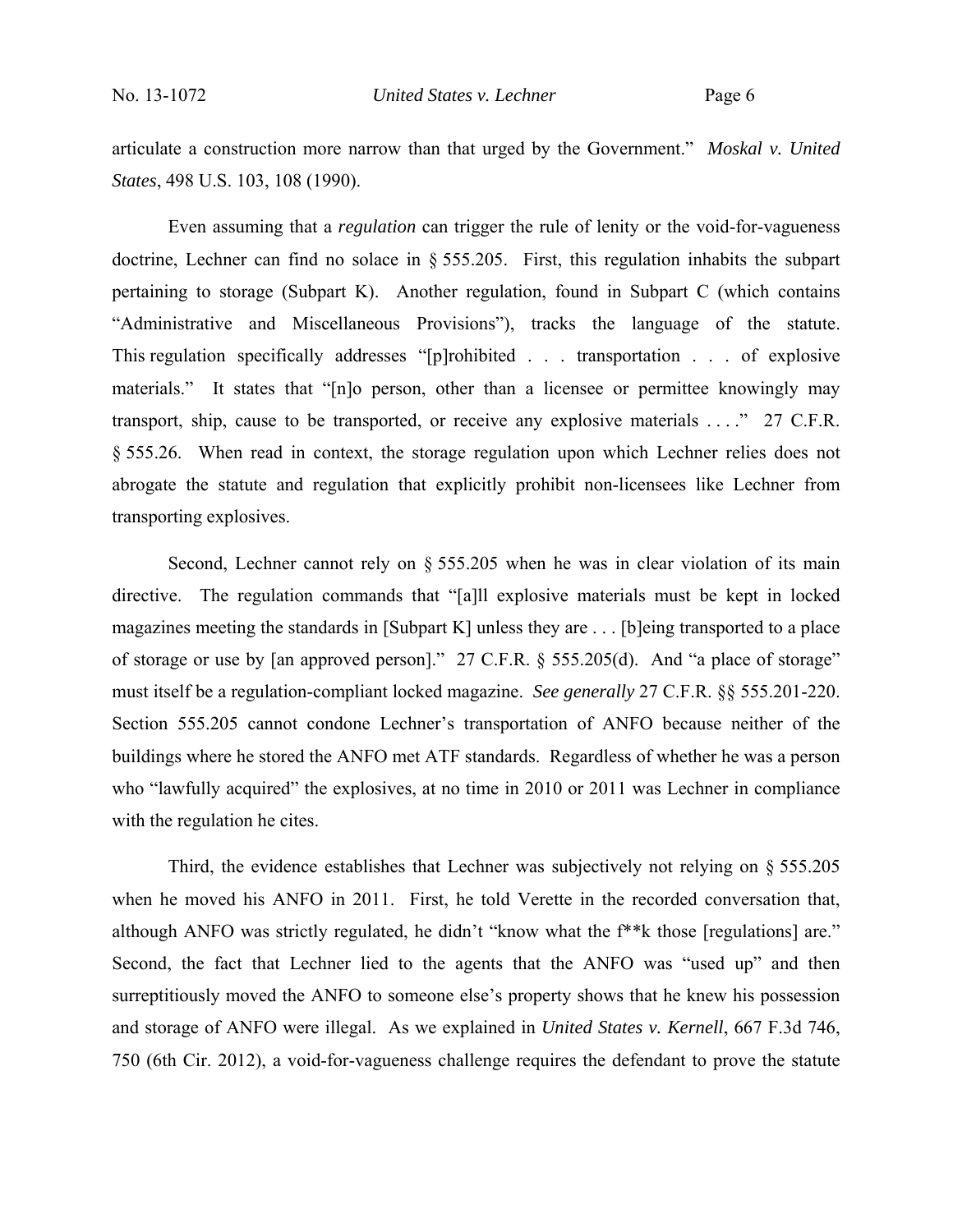was misleading "as applied to his particular case." The fact that Lechner lied to federal agents about his ANFO and then tried to hide it shows he had fair notice he was violating the law.

 For each of these reasons, Lechner has not shown that the statute was vague or that this court should invoke the rule of lenity. Section  $842(a)(3)(A)$  of the criminal code is perfectly clear. A person without a license or permit is forbidden from transporting explosives. A storage regulation that creates a common-sense exception to the rule that explosives must be kept in locked, regulation-compliant magazines does not render the statute so vague as to not give fair notice. And, because the statute is clear, there is no reason to invoke the rule of lenity.

#### **C. Entrapment by Estoppel**

 The entrapment-by-estoppel defense is available when (1) the government announces that the charged criminal act was legal; (2) the defendant relies on the announcement; (3) the reliance is reasonable; and, (4) "given the defendant's reliance, the prosecution would be unfair." *United States v. Levin*, 973 F.2d 463, 468 (6th Cir. 1992). The governmental announcement upon which Lechner says he relied is the ATF regulation, 27 C.F.R. § 555.205(d), discussed above.

Lechner cannot establish any error. First, as we just explained, a proper reading of the regulations does not amount to an announcement that Lechner's transportations of ANFO were legal. Second, the evidence does not suggest Lechner relied on the alleged announcement (the regulation) because the way he stored his explosives was already in violation of the regulations. Lechner told Verette he did not even know what the regulations were. Third, Lechner's alleged reliance would not have been reasonable because he knew before he moved the ANFO in 2011 that the ATF was interested in the ANFO and suspected the agents planned to seize and destroy it. Fourth, under these circumstances, prosecuting Lechner for deliberately attempting to hide large quantities of high explosives from the ATF would not be unfair. In sum, under any standard of review, Lechner fails to meet the elements of entrapment by estoppel.

#### **II. COMMERCE CLAUSE**

 Under the principles of American constitutional federalism, Congress possesses only the powers that are "delegated" to it by the text of the Constitution. *See* U.S. Const. amend. X. Congressional authority for the regulation of explosives derives from the Commerce Clause.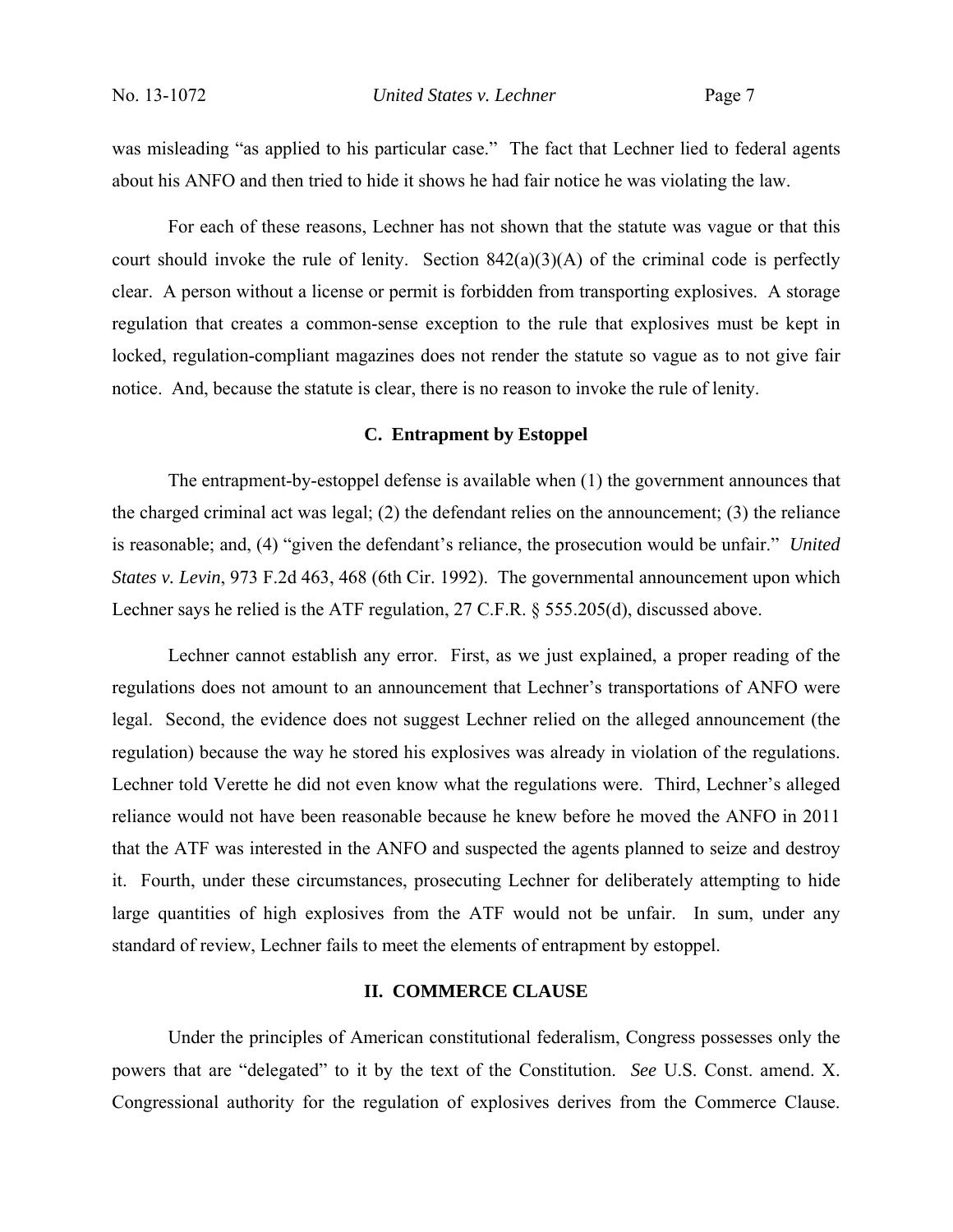U.S. Const. art. I, § 8, cl. 3 ("Congress shall have the power . . . to regulate Commerce with foreign Nations, and among the several States, and with the Indian Tribes."). The power to regulate commerce among the states extends to three spheres: the channels of interstate commerce; the instrumentalities of interstate commerce and persons or things traveling in interstate commerce; and activities that have a substantial effect on interstate commerce. *Gonzales v. Raich*, 545 U.S. 1, 16-17 (2005).

 Lechner argues that because his possession, storage, and transportation of explosives happened wholly within the state of Michigan, his crimes lack a nexus to interstate commerce. He does not contest the jury's finding that his explosives were manufactured outside Michigan.

Lechner's Commerce Clause challenge is a constitutional attack that implicates the court's jurisdiction to apply the statute. *See Slone*, 411 F.3d at 646. Even though Lechner failed to raise the argument in the district court, we review it de novo.

 Courts have consistently held that Congress may regulate the sale, storage, transportation, and possession of explosives—just as Congress heavily regulates drugs and firearms. In *Barrett v. United States*, 423 U.S. 212, 225 (1976), the Supreme Court held that the federal Gun Control Act covers the intrastate receipt of "a firearm that previously had moved in interstate commerce." This was so because the "very structure" of the Act "demonstrates that Congress did not intend merely to restrict interstate sales but sought broadly to keep firearms away from the persons Congress classified as potentially irresponsible and dangerous." *Id*. at 218. The same rationale applies to the federal regulation of explosives. *See United States v. Holloway*, 744 F.2d 527, 529-30 (6th Cir. 1984) (citing *United States v. Freed*, 401 U.S. 601, 609 (1971)); *United States v. Dawson*, 467 F.2d 668, 673 (8th Cir. 1972) ("There being a rational basis upon which Congress properly could have determined that the misuse of explosive materials is one activity which, as a class, affects commerce, the Government need not specifically allege and prove a connection between interstate commerce and the conduct made criminal by § 842(h)."). Congress's comprehensive regulation of explosives—like its regulation of firearms and drugs is permissible because the misuse of such material, especially when transported on highways, has a substantial effect on interstate commerce.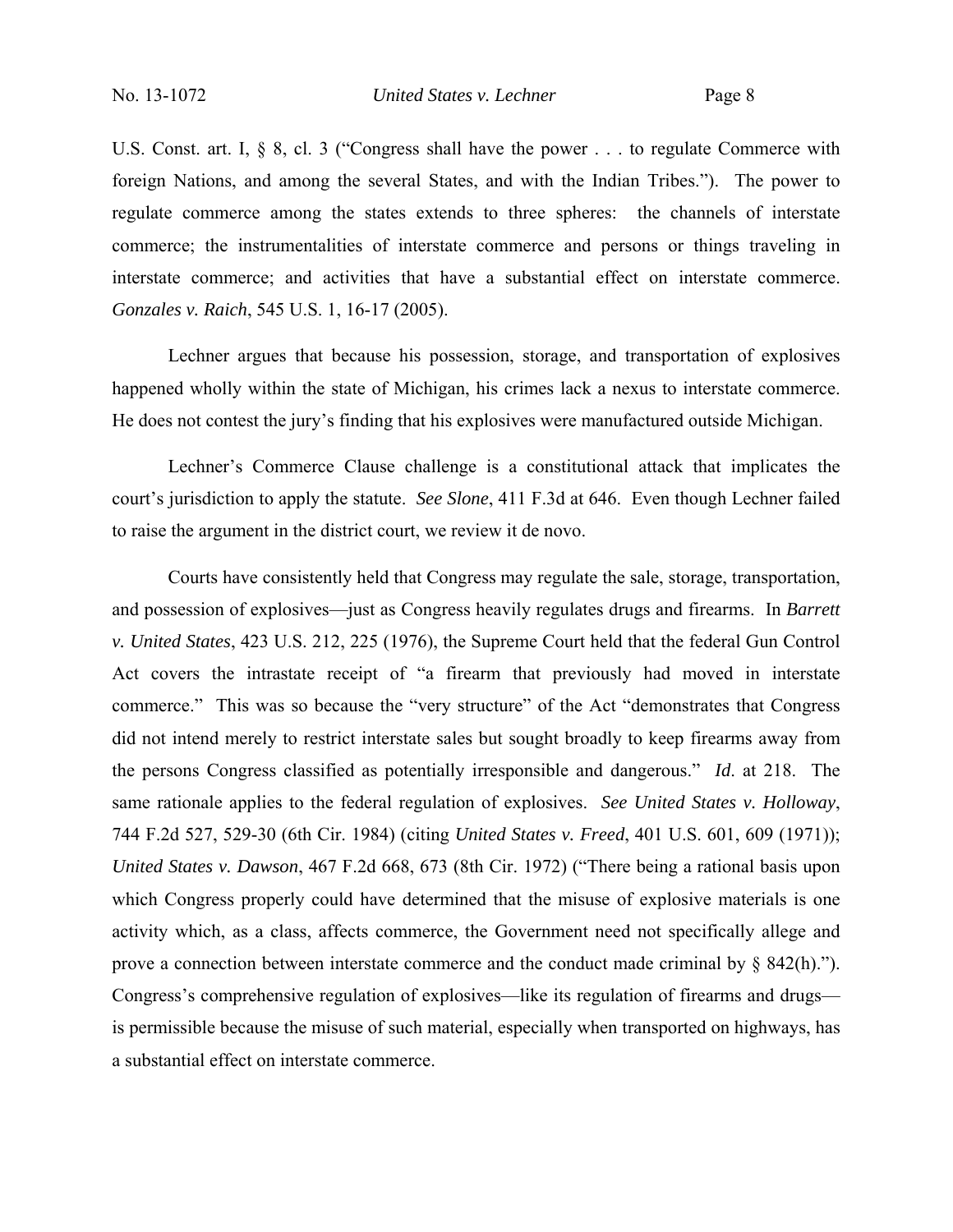# **III. POSSESSING EXPLOSIVES WHILE UNDER INDICTMENT**

 Under 18 U.S.C. § 842(i), it is unlawful for any person "who is under indictment for, or who has been convicted in any court of, a crime punishable by imprisonment for a term exceeding one year . . . to ship or transport any explosive in or affecting interstate or foreign commerce or to receive or possess any explosive which has been shipped or transported in or affecting interstate or foreign commerce." For purposes of this statute, a charge by information is equivalent to a charge by indictment. *See* 27 C.F.R. § 555.142(e).

 Lechner argues that the court plainly erred when it failed to instruct the jurors that they had to find that Lechner *knew* he was indicted. He also protests that the law is unconstitutional because it is impossible for a lawful possessor of explosives to comply: when an authority issues an indictment, this automatically causes the owner of explosives to violate the statute.

#### **A. Standard of Review**

Lechner's argument that the court was required to supply an additional mental-state element is not a jurisdictional issue. The remedy would be to read a mental state into the statute, not to hold the statute unconstitutional. *See Staples v. United States*, 511 U.S. 600, 604-07 (1994). Similarly, Lechner's "impossible compliance" issue could be avoided by reading a *mens rea* into the statute or by applying the rule of lenity. Because we could remedy each of these alleged defects by applying canons of statutory construction, they are not jurisdictional. Because Lechner failed to present these theories to the district court, we review for plain error.

### **B. Background**

 In July 2011, a county prosecutor charged Lechner by information with three state felonies. This prosecutor testified at Lechner's trial. He described the charges, stated that they were still pending, and explained that Lechner attended the preliminary hearing on those charges in August 2011 and was bound over for trial. During his testimony, Lechner also recalled attending the preliminary hearing. The following exchange occurred:

Q You went to a preliminary examination, correct? A Yes. Q You were bound over?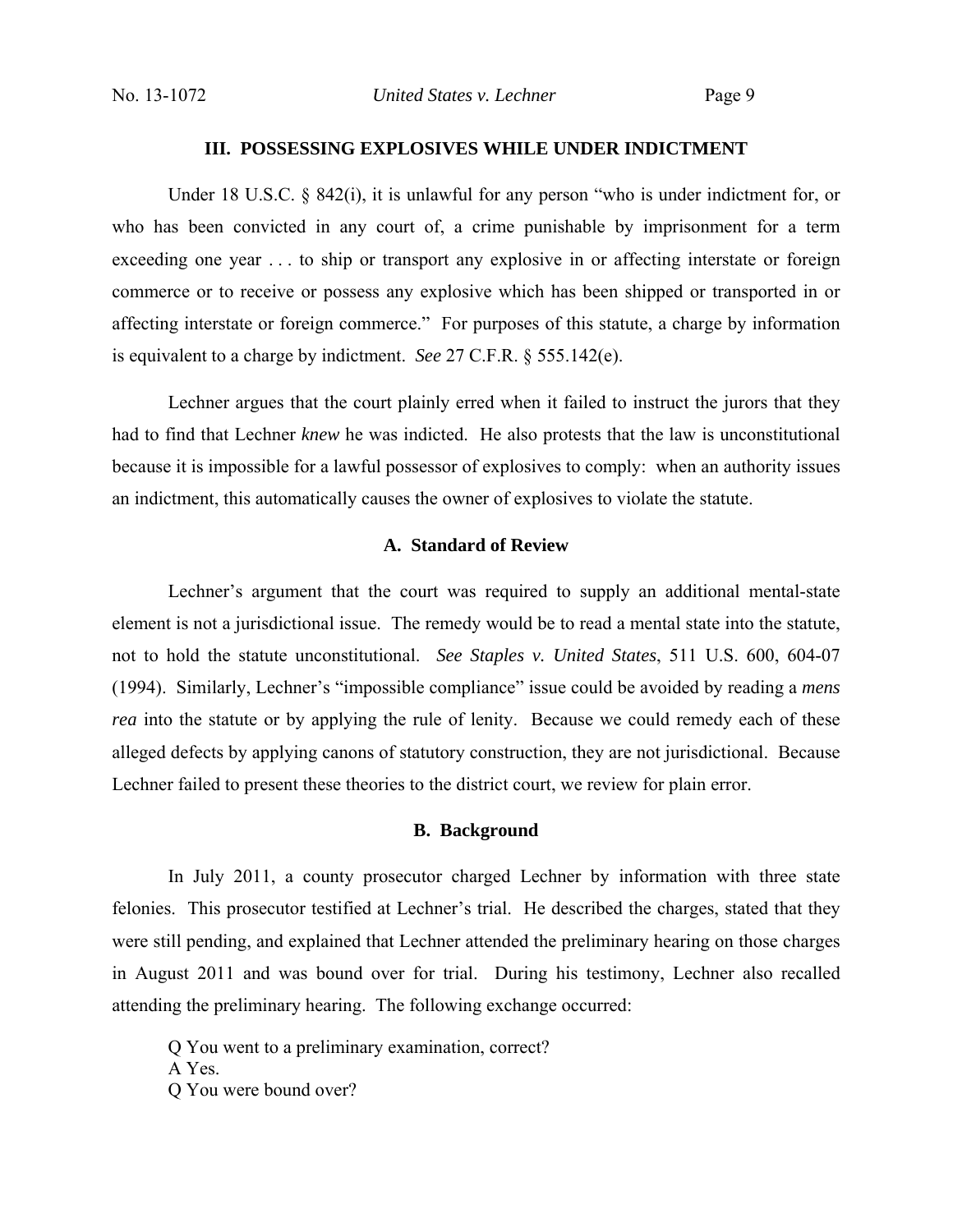A I really disagree that I was bound over, but I—but I guess I was.

Q You understand that somebody that's under indictment can't have explosives? A Well, I know that there is a law that says [so.] This is the funny situation. Because the second that you get bound over, that means you gotta go to prison for ten years because you have got explosives. Well, that's not what they meant by that law. And even in the law it says you have got 30 days to dispose of it . . . . Say I have got 150 ton of explosives, and then . . . as soon as you do get [indicted or convicted], then automatically you go to prison for ten years because you got explosives. The law wants you to be able to get rid of it. There is a compliance law or ... something in there that says you have got 30 days to dispose of the explosives before you have to go to prison for ten years.

Q These are within the regulations—

A Well, it is a law. It is ATF rules and laws, regulations and laws.

 In closing, Lechner's counsel stated that although Lechner had charges "filed against him" after he had "issues with the police," Lechner "didn't believe that he was under indictment." Lechner's counsel told the jury it was his understanding that Lechner "also believed that, according to the regulations, that whoever was in charge of the ANFO had a period of time, if you were under indictment, to get rid of those items."

 The district court instructed the jury that it had to find five elements beyond a reasonable doubt: (1) that Lechner possessed ANFO, blasting caps, detonators, or detonation cord; (2) that Lechner possessed the materials knowingly; (3) that at least one of the listed items was an explosive; (4) "that at the time that the defendant possessed the explosive . . . [he was] under indictment for a crime punishable by imprisonment for a term exceeding one year"; and (5) "that the explosive had been shipped or transported in interstate commerce prior to the defendant's possession of it." The court specified that the government "need not prove the defendant knew that he was prohibited from possessing explosives."

# **C. Actual Knowledge of Indictment**

 The traditional rule of substantive criminal law is that every crime must contain an element of "scienter," a level of mental culpability. *Staples*, 511 U.S. at 605 (citing *United States v. Balint*, 258 U.S. 250, 251 (1922)). But "public welfare" or "regulatory" offenses sometimes present an exception to this background principle. *United States v. X-Citement Video, Inc.*, 513 U.S. 64, 71 (1994); *Freed*, 401 U.S. at 609.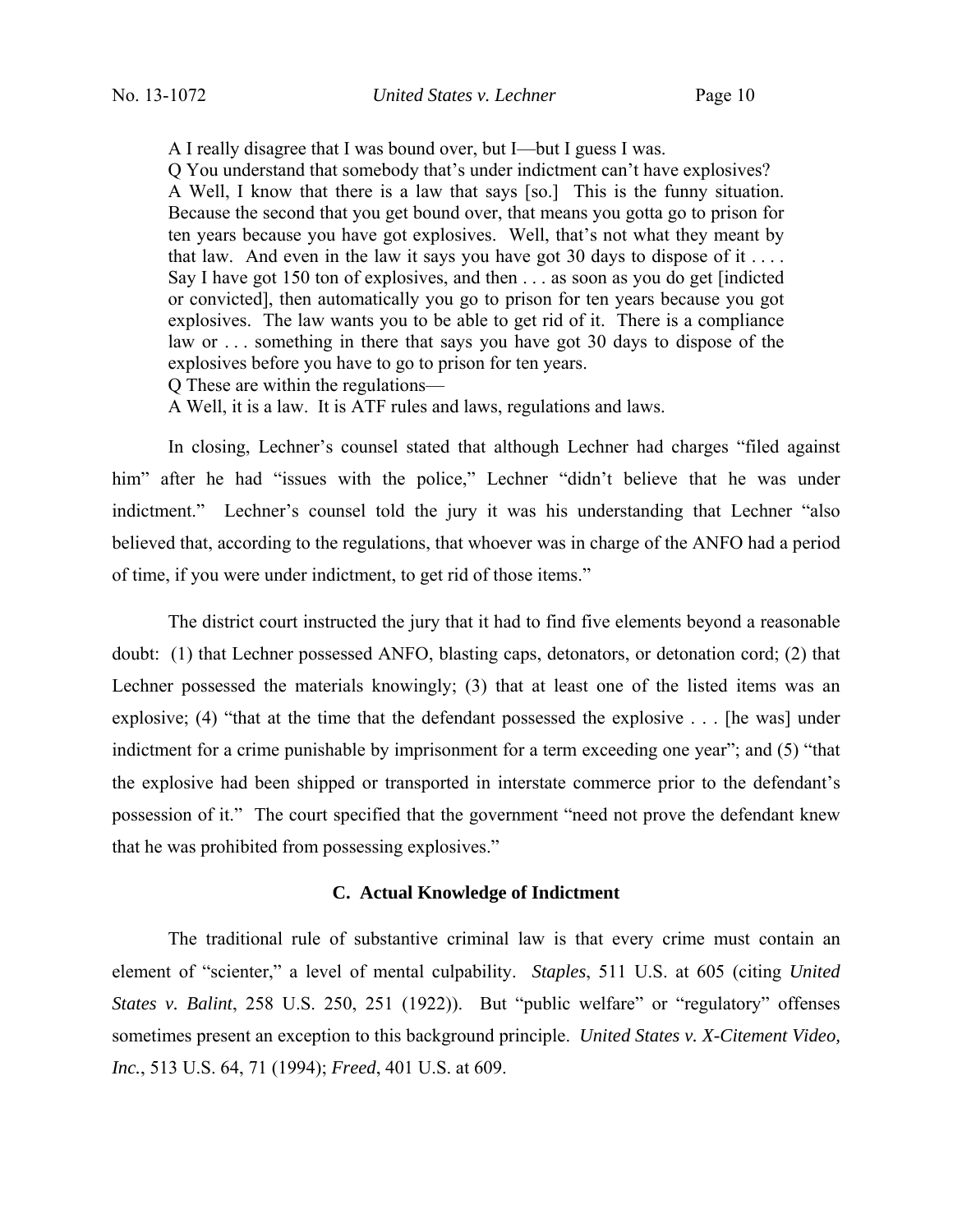Lechner's argument that the government must prove actual knowledge of the indictment under  $\frac{8}{9}$  842(i)(1) fails under plain error review. First, Lechner cannot demonstrate that the alleged error seriously affected the fairness, integrity, or public reputation of the judicial proceedings. *See Henderson v. United States*, 133 S. Ct. 1121, 1126-27 (2013) (reciting the elements of a plain error claim). Any error would be harmless because there was uncontroverted proof Lechner knew he was under indictment. The state charges were filed against Lechner months before he was interviewed by ATF agents. Lechner admitted he attended the hearing on these charges and he "guess[ed]" he had been "bound over."

 Second, any error would not be "plain" because we have held that—when it comes to a "while under indictment" regulatory crime—proving knowledge of the indictment is necessary in only one limited circumstance. The Kentucky defendant in *United States v. Renner*, 496 F.2d 922 (6th Cir. 1974), illegally bought a gun while he was under indictment. But at the time he literally did not know he was under indictment. Renner had previously been indicted for armed assault with intent to rob, was arrested, and then appeared in state court. Renner testified at his federal trial that the prosecuting witness in the state case told him "he was going to drop the charges," and that Renner thought the case was "thrown out of court" at that point. *Id*. at 923. The state court did not tell him to appear again, so Renner thought the indictment "had been dismissed." *Id*. What actually happened was that the court had "filed away" the indictment "with leave to reinstate" on the recommendation of the prosecuting witness. *Id*. The indictment was not formally dismissed for over three years. *Id*. We reversed his convictions for knowingly possessing firearms while under indictment. *Id*. at 926-27.

 Subsequent cases have limited *Renner* to its facts. *See Stanley v. Turner*, 6 F.3d 399, 405 (6th Cir. 1993) (highlighting *Renner*'s "unusual facts," i.e., that the defendant "was possibly misled by the apparent dismissal of an indictment against him"); *United States v. Minnick*, 949 F.2d 8, 10 n.1 (1st Cir. 1991) (observing that *Renner* is the only federal case to have imposed a scienter requirement on a gun-control law); *Holloway*, 744 F.2d at 530 & n.4 (explaining that *Renner*'s "narrow holding . . . should be limited to its facts"); *United States v. Williams*, 588 F.2d 92, 93 (4th Cir. 1978) (per curiam) (explaining that *Renner* confronted "the manifest unfairness of convicting a defendant when the indictment may be unserved or when,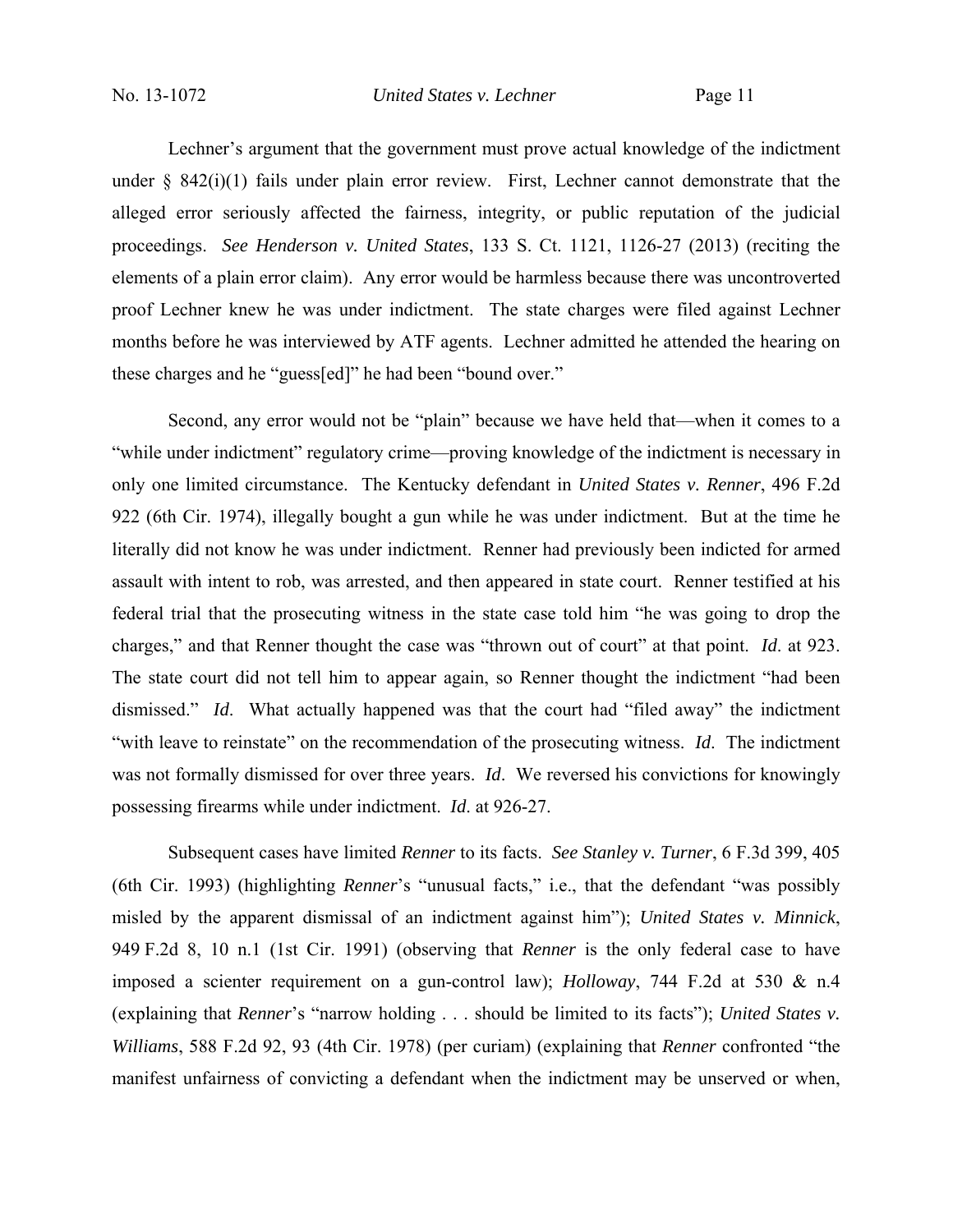under the practice in some states, it may have been dismissed, but with leave to reinstate it"); *United States v. Barrett*, 504 F.2d 629, 634 (6th Cir. 1974) ("The rule of [*Renner*] should be confined to the facts of that case."), *aff'd*, 423 U.S. 212 (1976); *United States v. Cowper*, 503 F.2d 130, 132 (6th Cir. 1974) ("*Renner* applied specifically only to the requirement of knowledge applicable to 18 U.S.C. § 922(h)(1)."). Because *Renner* is an outlier that is distinguishable from this case, the law was not plain that Lechner had to know he was indicted.

 To the extent that Lechner's *mens rea* argument attacks the jury instructions, any error would be "invited error" because the instruction at issue was jointly submitted by Lechner and the government. *In re Bavelis*, 773 F.3d 148, 157 (6th Cir. 2014) (defining the invited-error rule as the principle that a party may not complain on appeal of errors that he himself invited or provoked the court to commit).

# **D. Impossible Compliance**

 Lechner's other theory regarding his possession-while-under-indictment conviction is that the law is facially unconstitutional under the Due Process Clause. Section 842(i) "renders compliance impossible," he argues, when people who lawfully possess explosives "are then indicted for a crime."

Lechner has produced no case law suggesting that 18 U.S.C. § 842(i) is unconstitutional, which means the error cannot be plain. *See Jackson*, 549 F.3d at 977. Nor would any error on this issue have seriously affected the fairness, integrity, or public reputation of judicial proceedings. *See Henderson*, 133 S. Ct. at 1127. Lechner's impossible compliance argument is conceptually similar to his scienter argument and fails for similar reasons. Like drug possession and firearm possession, this is a regulatory crime involving materials that threaten public safety. The congressional intent is to keep explosives out of the hands of dangerous people. Ample evidence at Lechner's trial demonstrated his insouciance toward the handling of explosions and his recalcitrance toward the regulations. Even though a well-meaning person could conceivably violate the law, such is not the case before us.

 Lechner points out that the ATF "has attempted to moderate the harsh consequences of the statute through a grace period for licensees." Indeed, 27 C.F.R. § 555.142(e)(1) provides a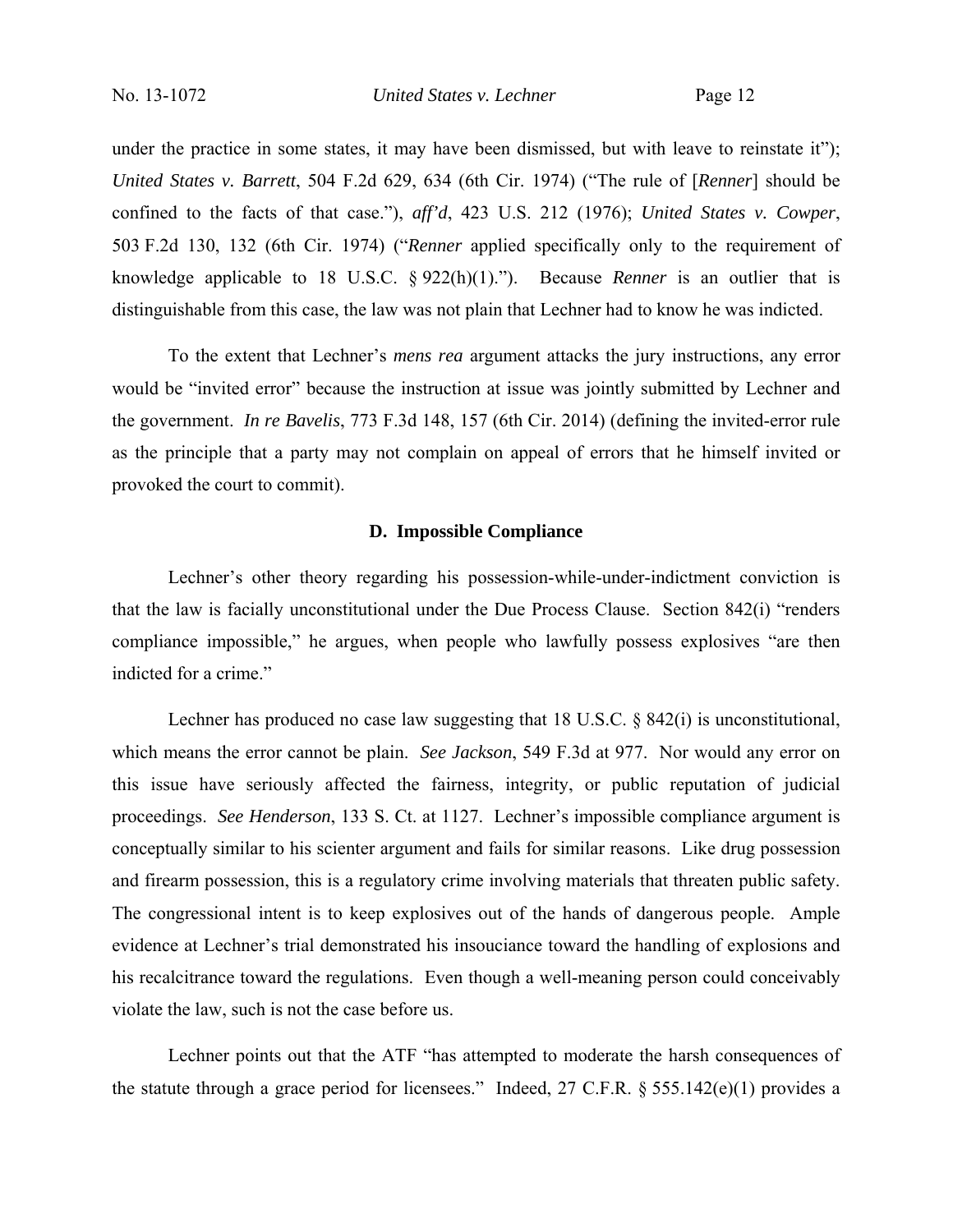permittee or licensee with a thirty-day grace period following the date of indictment or information. Even so, this regulation would not apply to Lechner because he had no valid permit or license when he came under indictment. Furthermore, Lechner made no attempt to capitalize on this grace period. He was charged by information in July 2011, but still possessed the ANFO in September. Instead of cooperating with ATF when they approached him, he tried to squirrel away his ANFO on someone else's property.

# **IV. JURY INSTRUCTIONS ON ATF REGULATIONS**

Under 18 U.S.C. § 842(j), it is unlawful "for any person to store any explosive material in a manner not in conformity with regulations promulgated by the Attorney General." The jury convicted Lechner of improperly storing his explosive materials—which included ANFO, blasting caps, detonating cord, and detonators—"during November 2010" and "on or about September 20th, 2011."

 The district court instructed the jury that to find Lechner guilty on these counts, the government had to prove that: (1) Lechner stored the explosives; (2) Lechner did so knowingly; (3) the explosives "were stored in a manner not in conformity with regulations promulgated by the Attorney General"; and (4) at least one of the items at issue was an "explosive material." The court specified that the government "need not prove the defendant knew how the explosive materials were supposed to be stored." In addition, the government did not have to prove that Lechner "knew that he was storing explosive materials in a manner not in conformity with regulations promulgated by the Attorney General." The jury instructions did not elaborate on the ATF regulations' requirements.

 Lechner argues on appeal that, because the regulations themselves are embedded within the third element of the crime, the court should have instructed the jury on the content of the regulations. The jury instructions on  $\S 842(i)$  were jointly submitted by Lechner and the government. The argument is therefore waived under the invited error rule, *In re Bavelis*, 773 F.3d at 157, unless the interests of justice demand otherwise, *United States v. Savoires*, 430 F.3d 376, 381 (6th Cir. 2005). Even if the interests of justice demanded that we consider this invited error, it would fail under plain error review.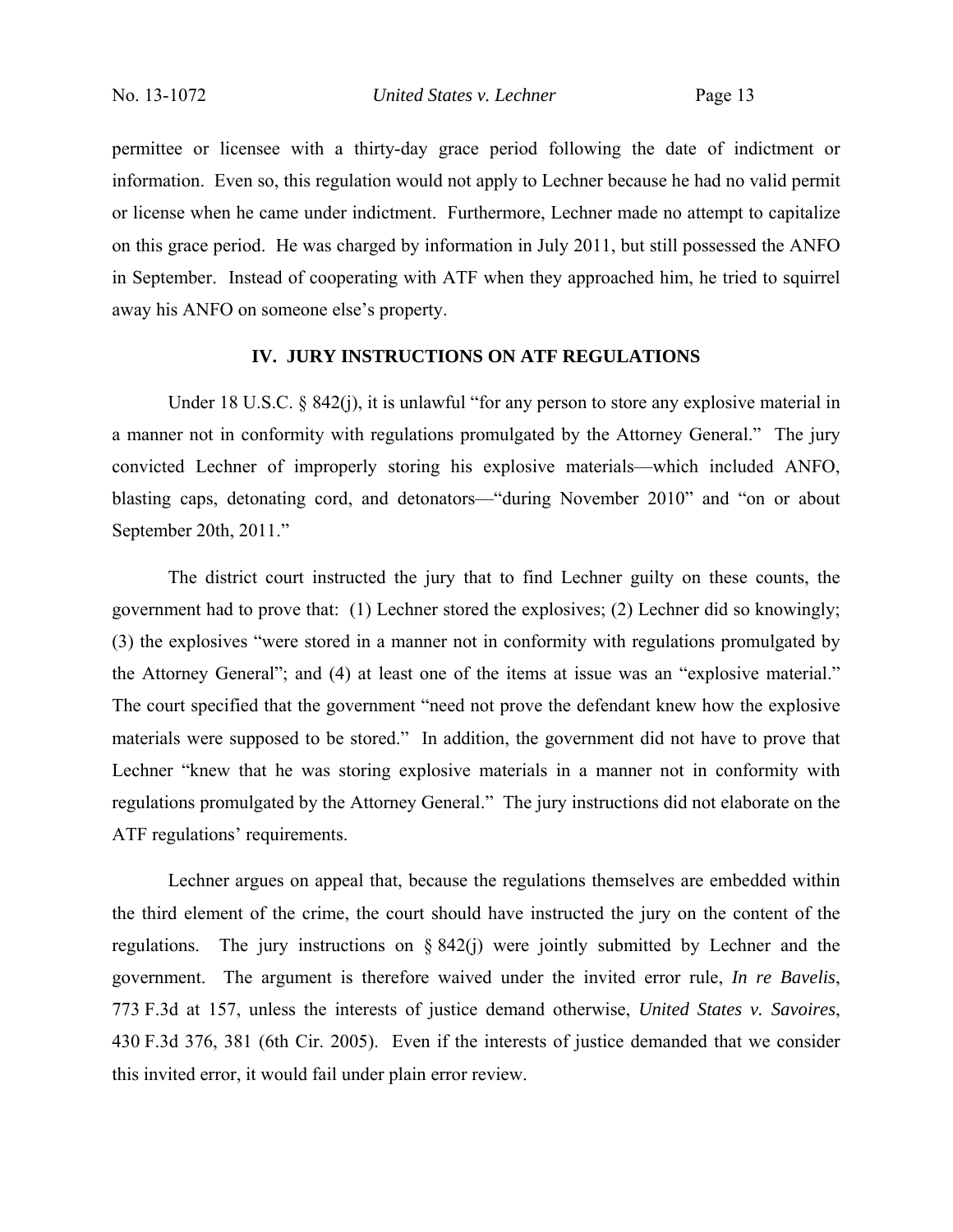"[T]he Due Process Clause protects the accused against conviction except upon proof beyond a reasonable doubt of every fact necessary to constitute the crime with which he is charged." *In re Winship*, 397 U.S. 358, 364 (1970). However, even when a court erroneously omits an element of the crime, when the omitted element "is supported by uncontroverted evidence," the error may be harmless. *Neder v. United States*, 527 U.S. 1, 18 (1999).

 Lechner argues that "[i]t cannot be discerned from the trial record precisely which of the regulations Mr. Lechner was alleged to have violated, much less which of the regulations the jury found he was guilty of violating beyond a reasonable doubt." The record belies this assertion. The jury was informed about the regulations. But the information came from an expert witness rather than from the court.

In its opening statement, the government explained the "improper storage" charges:

There [are] only two counts but there is a number of different locations where the stuff is stored. None of these locations are adequate. Some of these things are in houses. Some of them are adjacent to houses. None of those storage locations are adequate, acceptable, and so that's going to be the basis for the conviction on improper storage.

 To prove these counts, the government called ATF "senior industry operations investigator" Margaret Carvill as an expert witness. Carvill explained that she "enforce[s] the federal rules and regulations dealing with firearms and explosive industry members," which includes conducting "application inspections" for entities seeking a license and "compliance inspections" of licensees. Carvill said she "brought a copy" of the regulations to the witness stand, and told the jury anyone could read the regulations on the ATF's website.

 During her direct examination, the government showed Carvill pictures of Lechner's "magazines" and asked her "whether they meet the storage requirements." In response, Carvill testified that the regulations contain a chart that establishes how far a magazine must be from an inhabited building. She said Lechner's storage buildings failed to comply. For example, one of the storage buildings was only 150 feet from a house when the regulations required a distance of 1,370 feet. Carvill testified that the storage shed at the Blalock Row residence was also "completely unlawful" because it had the wrong kind of door, lacked an adequate lock, and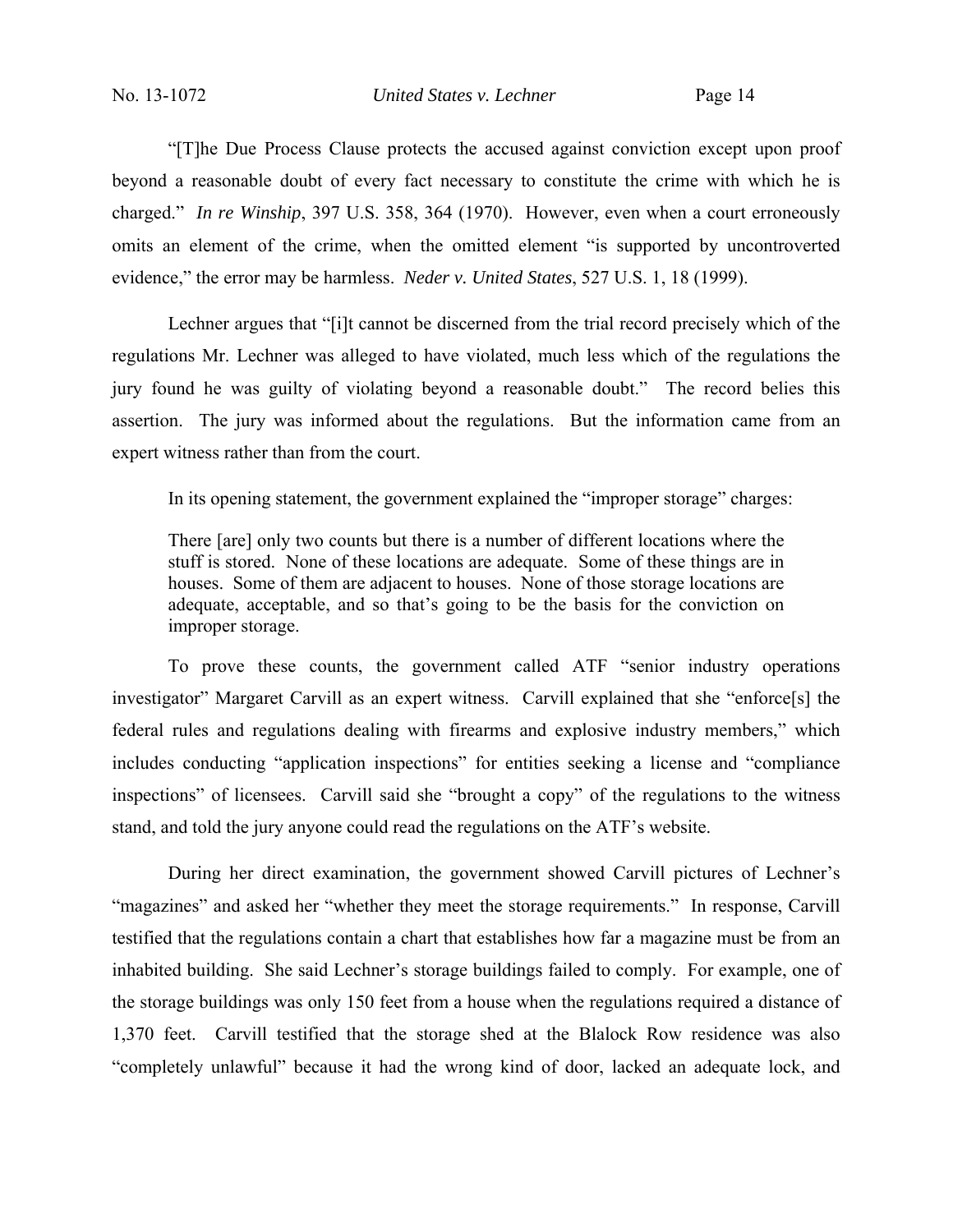contained "rubbish." Her assessment of Verette's shed was similar: "We would never approve that."

 Regarding the blasting caps found in the attic of a house, Carvill explained that "[e]xplosive material is never allowed to be stored in a residence." Concerning the house that contained blasting caps, boosters, and detonating cord in the attic, Carvill said the storage was also unlawful because blasting caps and boosters "cannot be stored together."

The government read to Carvill from Lechner's permit application:

Section 842(i) 18 USC provides, quote, "It shall be unlawful for any person to store any explosive material in a manner not in conformity with regulations promulgated by the secretary," end quote. ["]Before applying for a license or permit, the applicant must read and be familiar with the requirements as set forth in 27 CFR, part 55, subpart K, storage.["]

Carvill agreed that this language on the application would "put the applicant on notice that they have to have a proper storage facility." During cross-examination, Lechner's counsel asked Carvill whether "[t]he storage regulations are found at CFR 555.201," and she agreed. At the end of cross-examination, Lechner's attorney also asked:

Q And there are rules also related to removing explosives from the magazines, in order to clean the magazines? A That's correct. Q They can be moved temporarily to other locations away from the magazine? A Yes. Q And once there, you get the opportunity to clean the magazine and then presumably everything gets put back? A Yes.

Lechner did not object to Carvill's testimony. And Lechner later admitted in his own testimony that the lock was missing from the shed at the Blalock residence.

 Accordingly, the jury heard evidence that Lechner's storage of explosive materials was noncompliant with ATF regulations in a number of ways:

- The ANFO sheds lacked locks.
- The ANFO sheds had the wrong kinds of doors.
- The ANFO sheds contained other materials that were not permitted.
- The ANFO sheds were too close to inhabited buildings.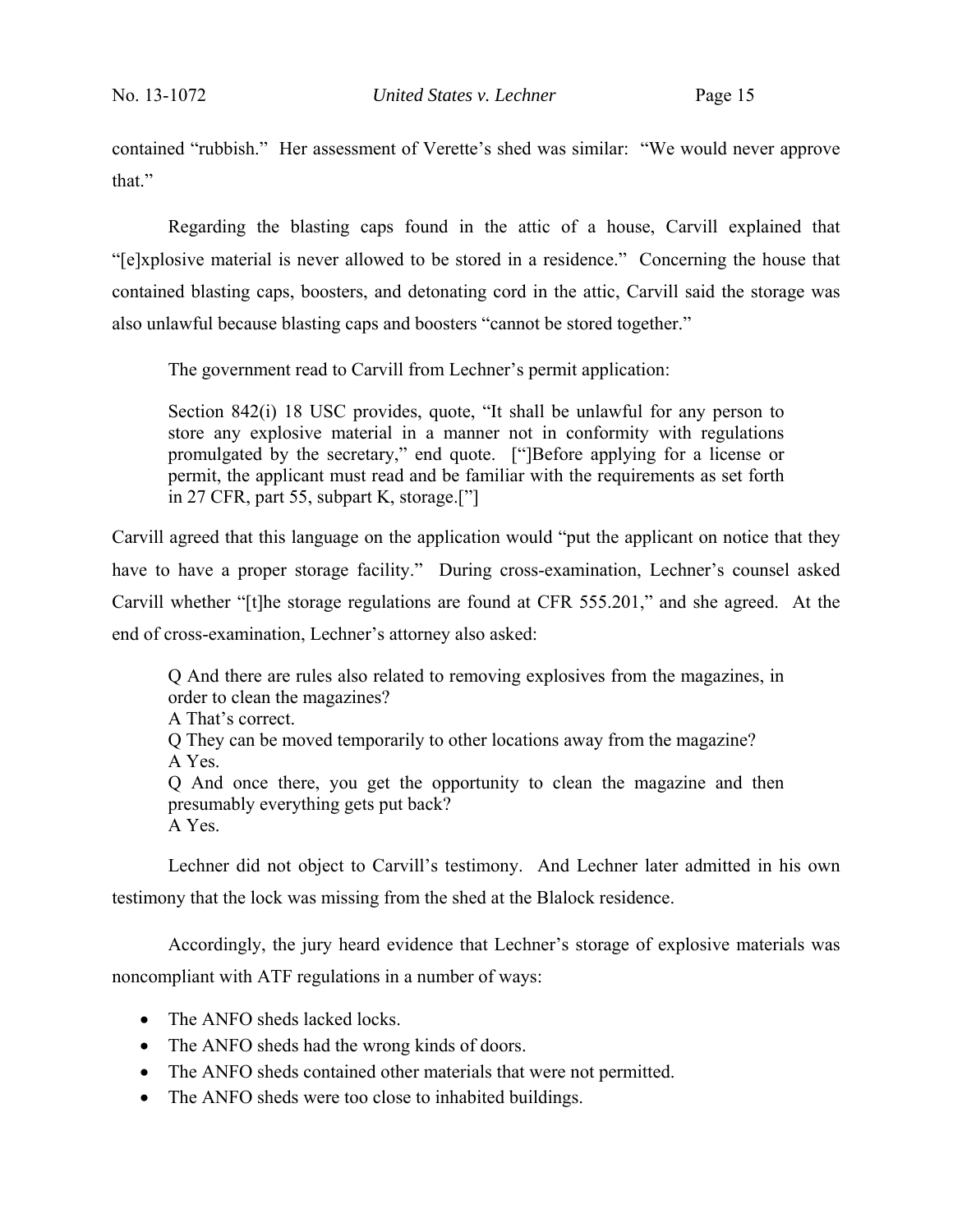- The blasting caps, boosters, and detonator cord were unlawfully stored in a residence.
- The blasting caps and boosters in one attic were unlawfully stored together.

 Additionally, the jury heard that the source of these regulations was "27 CFR, part 55, subpart K," and "CFR 555.201." The only remaining question, then, is whether plain error occurred because the court itself did not identify or discuss the content of the regulations—even though Lechner never asked the court to do this.

 There was no "plain error" in these instructions because, as the government points out, "Lechner cites no case requiring jury instructions to set out the text of regulatory requirements that are otherwise established in the record before the jury." *See Jackson*, 549 F.3d at 977. Also, when the jury has been told by an expert witness—without objection—the precise ways in which Lechner's storage of explosives violated the regulations, the alleged error would not seriously affect the fairness, integrity, or public reputation of judicial proceedings. *See Henderson*, 133 S. Ct. at 1127. Even if it was error for the court to omit the content of the regulations from the jury instructions, Lechner's failure to comply with the regulations was "supported by uncontroverted evidence." So any error would have been harmless. *Neder*, 527 U.S. at 18.

 Lechner argues that Carvill "never established what the regulations actually say," but instead foisted her own "thoroughly biased . . . midrash on the regulations." But, if Carvill's testimony was inaccurate, Lechner's counsel could have cross-examined her regarding her biases and asked her to read and interpret the regulations more thoroughly. *See United States v. Gold*, 743 F.2d 800, 820 (11th Cir. 1984). Lechner's counsel may have been reticent to do so because drawing the jury's attention to the text of the regulations would not have worked in Lechner's favor.

 In this case, (1) Lechner had the opportunity to cross-examine the regulations expert; (2) Lechner commented on the regulations in his own testimony; and (3) Lechner's attorney recounted Lechner's interpretation of the regulations during closing arguments. The expert identified six ways Lechner violated the regulations, and Lechner presented no evidence or argument that he was in compliance. He was therefore not prejudiced by the jury instructions, and there was no plain error.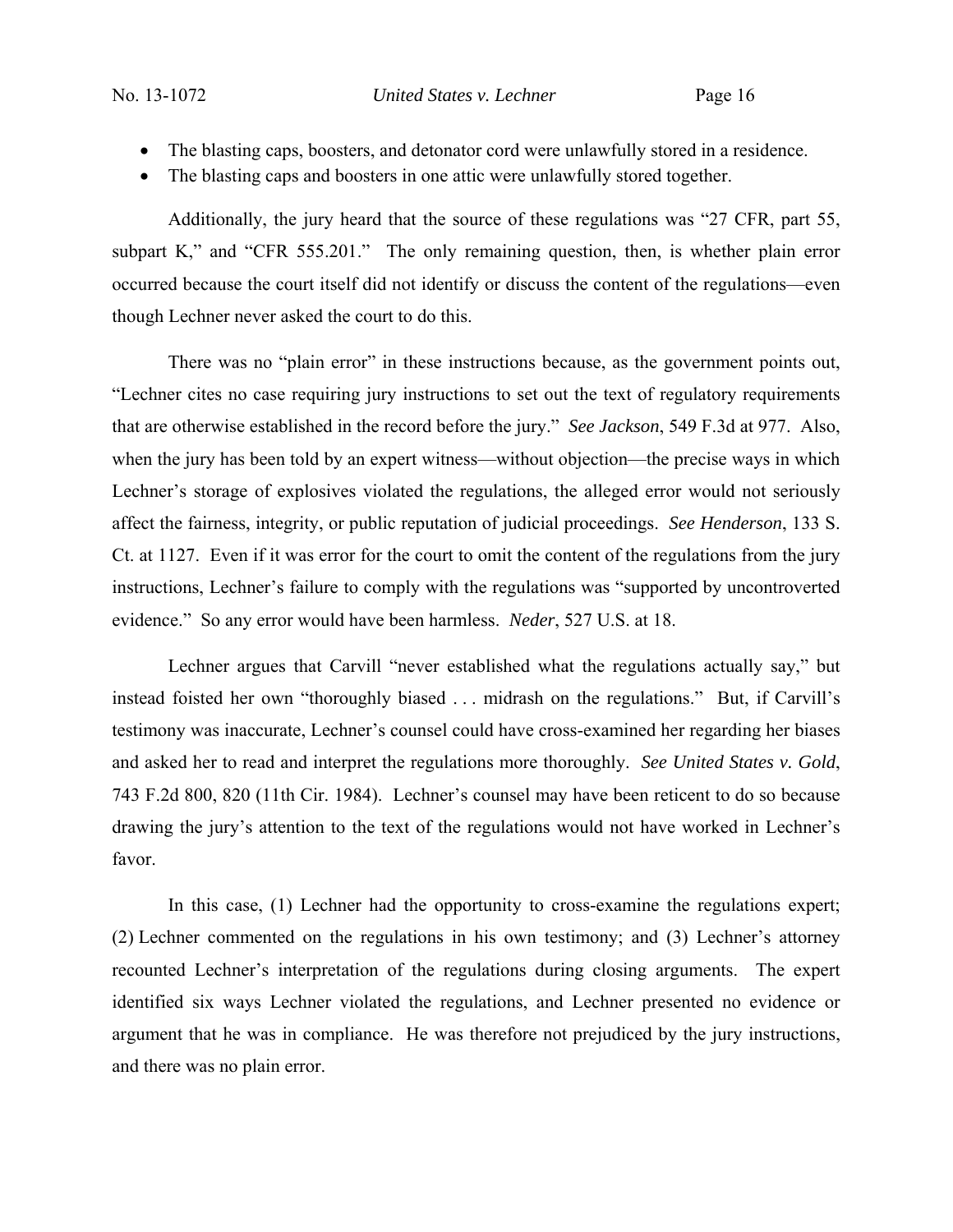# **V. MATERIALITY OF FALSE STATEMENT**

Under 18 U.S.C.  $\S$  1001(a)(2), it is a crime when anyone, "in any matter within the jurisdiction of the executive, legislative, or judicial branch of the Government of the United States, knowingly and willfully . . . makes any materially false, fictitious, or fraudulent statement or representation." At Lechner's trial, agents testified that when they visited him in jail and asked him what he had done with his ANFO, he said he "used it all up."

 When Lechner testified, he said the agents had "tricked" him into saying the ANFO was used up. Lechner claimed what he actually meant was that he had sold his company to his son, so the ANFO no longer belonged to him. On cross-examination, the prosecutor asked Lechner, "you lied to [the ATF agents], didn't you?" Lechner responded that he told "a white lie." Later, the prosecutor asked Lechner "how many white lies" he had told in court. "One," Lechner responded, "and it wasn't a lie." "I just didn't want that stuff destroyed," he said. "[A]nd I told them that I used it because, in my mind, I used what was mine and everything else was sold to [my son]. So if that was a white lie, and I told you, it was whatever, a white lie."

 In closing arguments, the government explained that to be found guilty, Lechner's statement "has to be material, and of course, it would appear to be the case. They are investigating an explosives case and their main suspect is saying, no, I don't have any. That's a material statement." Lechner's counsel argued, "I don't know . . . if a white lie is considered a false statement under the law or not. That's for you to decide." The district court then instructed the jury that "[a] material statement or representation is one that has a natural tendency to influence or is capable of influencing a decision or function of, in this case, the Bureau of Alcohol, Tobacco, Firearms, and Explosives." *See United States v. Gaudin*, 515 U.S. 506, 509 (1995) (reciting this materiality standard).

 Lechner now challenges only the sufficiency of the evidence. Although this entails a form of *de novo* review, the defendant bears a heavy burden. *United States v. Napier*, 787 F.3d 333, 345 (6th Cir. 2015). The challenge fails if, "viewing the evidence in the light most favorable to the prosecution, *any* rational trier of fact could have found the essential elements of the crime beyond a reasonable doubt." *Id*. (quoting *Jackson v. Virginia,* 443 U.S. 307, 319 (1979)). We may not independently weigh the evidence or make our own judgments about the